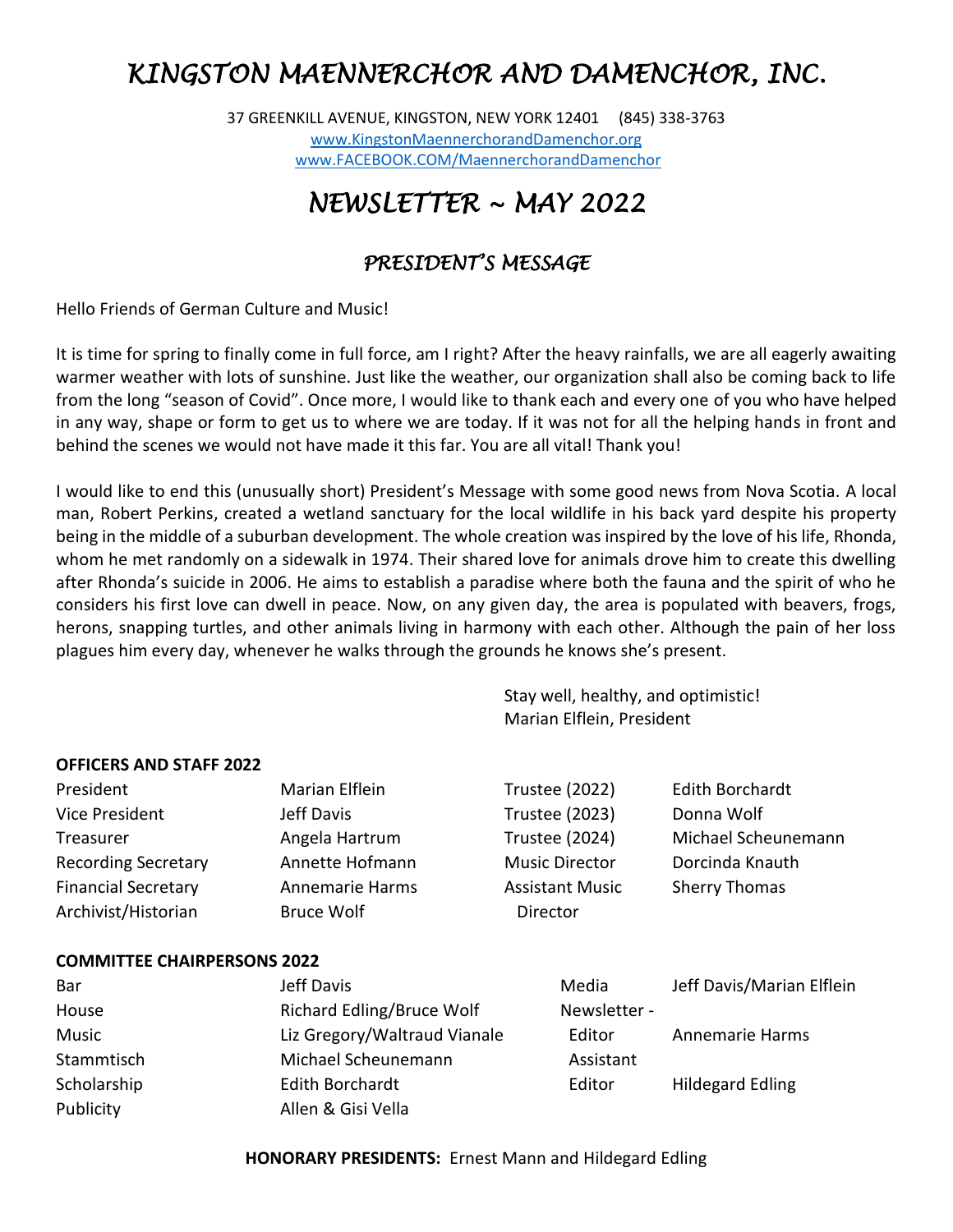## *~~~~~ Please SAVE THIS PAGE FOR FUTURE REFERENCE ~~~~~*

### **AN IMPORTANT NOTICE ABOUT OUR EVENTS:**

With the uncertainties of Covid-19 and its variants, we continue to follow CDC guidelines. Please be prepared to adhere to any current guidelines and protocols. We strongly advise that you make **RESERVATIONS BY EVENT DEADLINES.** If there are EVENT CHANGES, the event committee will be able to contact you.

#### **EVENT INFORMATION SOURCES:**

KingstonMaennerchorandDamenchor.org; Facebook.com/maennerchoranddamenchor; hall phone messages at 845-338-3763; Contact(s) listed with Newsletter Event Listings; Flyers; E-mail Blasts; local print and radio Media Announcements, and of course Word of Mouth.

# *~~~~~~~~~~~~ Look what's coming up! ~~~~~~~~~~~*

### **WELCOME SPRING KAFFEEKLATSCH – SUNDAY, MAY 22, 2 p.m. to 4 p.m.**

Celebrate the return of spring and our Sunday Kaffeeklatsch at our hall with members and friends. Enjoy delicious desserts, coffee, tea. View a "secret" DVD. Donation \$5.00/pp. Questions? Contact is Alina at 845-339-5969.

### **RED CROSS BLOOD DRIVE – Wednesday, June 1, Noon to 5 p.m.**

Held at Maennerchor hall. To sign up, visit [https://www.redcrossblood.org/give.html/drive-results?zipSponsor=kmdi.](https://www.redcrossblood.org/give.html/drive-results?zipSponsor=kmdi) If you don't have an online account with the Red Cross, click Create My Account and input your information. If questions or no access to a computer, please leave a message for Erin (Event CONTACT) at 845-797-8633. **NOTE:** KMD is in charge of marketing AND getting donors to sign up. MEMBERS – please contact Erin to be on a "wait list" to fill unfilled or no-show appointments. Also, a few VOLUNTEERS are needed to run the Red Cross food canteen and registration on June 1. Tell all your friends. Your donation will help save three lives!

### **152nd ANNUAL SPRING CONCERT, LUNCHEON and DANCE – Sunday, June 12, Noon to 5:30 p.m.**

The concert will have a maritime theme including sea chanties and songs both familiar and new to us. Doors open at noon. Hors d'oeuvres served until 1:00 p.m. Concert begins 1:00 p.m., followed by a luncheon, dessert and coffee/tea. Music by Bud Gramer from 2:30 - 5:30 p.m. Admission is \$40.00 per person. **Reservations MUST be made by June 4th .** Please call Marian Elflein at 845-546-3534 to RSVP.

## **GERMAN BEER TASTING ~ DEUTSCHE BIERPROBE – Saturday, August 6, 6 p.m. to 9 p.m.**

Pilsner, Kolsch, Schwarzbier – what are they? Learn something new about German beers! This tasting will have something for everyone. Enjoy flavor sensations – the crisp, hoppy notes of German Pilsners, the warmth and smoothness of Schwarzbiers, or the sweetness and creaminess of Hefeweizens (and others). Bring your friends for a great night filled with fun and indulgence! Doors open at 5:30 pm. Event begins at 6:00 pm. Light snacks and a Weisswurst dinner will be served. For more information visit our website or Facebook page as the event draws closer. Information or RESERVATIONS: Call Marian at (845) 546-3534. Notes: Guests under 21 will not be served alcohol and MUST be accompanied by an adult 21 or older. NO Take-out.

### **WURSTFEST – Sunday, August 28**

A delicious assortment of Wursts will be on the menu plus side dishes, desserts and beverages. More information will be available as we get closer to the event. Please see Event Information Sources, above.

### **OKTOBERFEST – Saturday, September 24, Noon to 5 p.m.**

Save the Date! Fabulous Menu: Chicken, Brats, Potato Pancakes, Applesauce, Sauerkraut, Pretzel, and Dessert. \$25.00, \$28.00 or \$30.00, depending on your orders. Bring your appetite and dancing shoes for a fun-filled afternoon. More information will follow. Contact: Donna at 845-331-9372.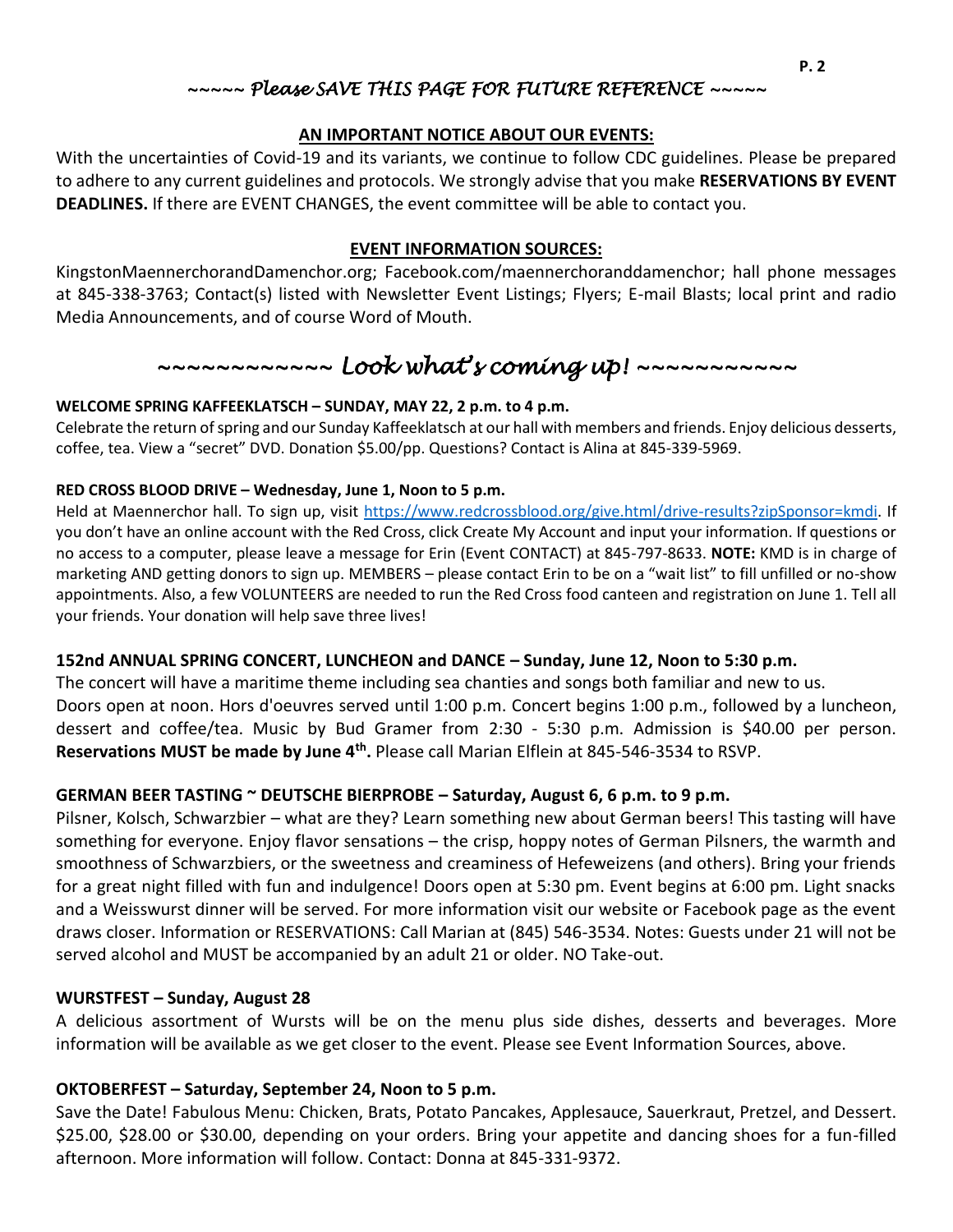### **CHRISTKINDLMARKT – Saturday, December 3**

More details for this popular event will be in our September 2022 Newsletter and other sources. Questions? Contact Chairperson Annette Hofmann at 201-790-4453 via call or text, or e-mail [annette4mk@gmail.com.](mailto:annette4mk@gmail.com) Annette has the following requests. High-quality DONATIONS for the Elves or Crafts tables can be brought to our hall BY November 1st if possible. Items are being stored in the basement. Some items might be declined if they don't "fit in", so please do not be offended. Photo can be sent to Annette. Several VENDOR TABLES (8 ft.) are still available at \$25.00 each. Vendors so far will sell soaps and lotions, jewelry, and pickles. Many VOLUNTEERS are needed for baking, cooking for the Café, preparations, serving, and sales, in advance and day of the event. Helping out for this fun event can get us all in the holiday spirit!

## *MORE HAPPENINGS!*

**STAMMTISCH – "We're Back!"** Schedules have been "flexible" but are always held on a Thursday evening. If you would like to participate in a casual, relaxed atmosphere to practice your German, please contact the Chairperson Michael at [MichaelScheunemann@ymail.com](mailto:MichaelScheunemann@ymail.com) or call 845-527-4925.

### **KINGSTON MAENNERCHOR AND DAMENCHOR AT KINGSTON STOCKADE FC**

In the September 2018 Newsletter, Marian Elflein introduced our readers to the Kingston Stockade FC and its Fan Club, the Dutch Guard SG. Now, four years later, Marian has worked on connecting the Soccer club representing the Hudson Valley with our Kingston Maennerchor and Damenchor.

As with most sporting events, the National Anthem is being played at the beginning of each game. Dennis Crowley, the founder of Stockade FC, has always been very focused on deeply rooting the club in the community. Therefore, the Star Spangled Banner is not simply played from a CD but sung by local artists.

On Saturday, May 28th (Memorial Day weekend) at 6 p.m., Stockade FC will play a home game against Cedar Stars Academy from South Hackensack, NJ at Dietz Stadium, 170 N. Front St., Kingston – and our own chorus will sing the National Anthem! We are looking forward to representing the Chor to a crowd of 800 to 1,300 people, depending on the weather. Mark your calendars and come out and support us at Dietz Stadium!

> Come on you Stockade boys! #wearestockade Submitted by Marian Elflein

## *GOOD AND WELFARE*

### **CONDOLENCES**

After several years of declining health, **Inge Glaess-Luettger** passed away on April 5th. Inge was a singer since 1998 and was very involved as long as she was able. Her warm, gracious presence is sorely missed. Our deepest sympathies to her sons Floyd and Mark Glaess, her extended family, and her many friends.

Our deepest sympathies to member Peter Weitze, his wife Kathy and family on the unexpected passing of son James Weitze on February 16. Some of you might remember James' dear Oma, Hanna Condiff, who was our delightful friend and member of the Chor until her passing.

Member Joe Ingellis' wife Lois lost her sister, Peggy Conte Luhrs on February 22, to cancer. Our condolences to the family and friends for your loss.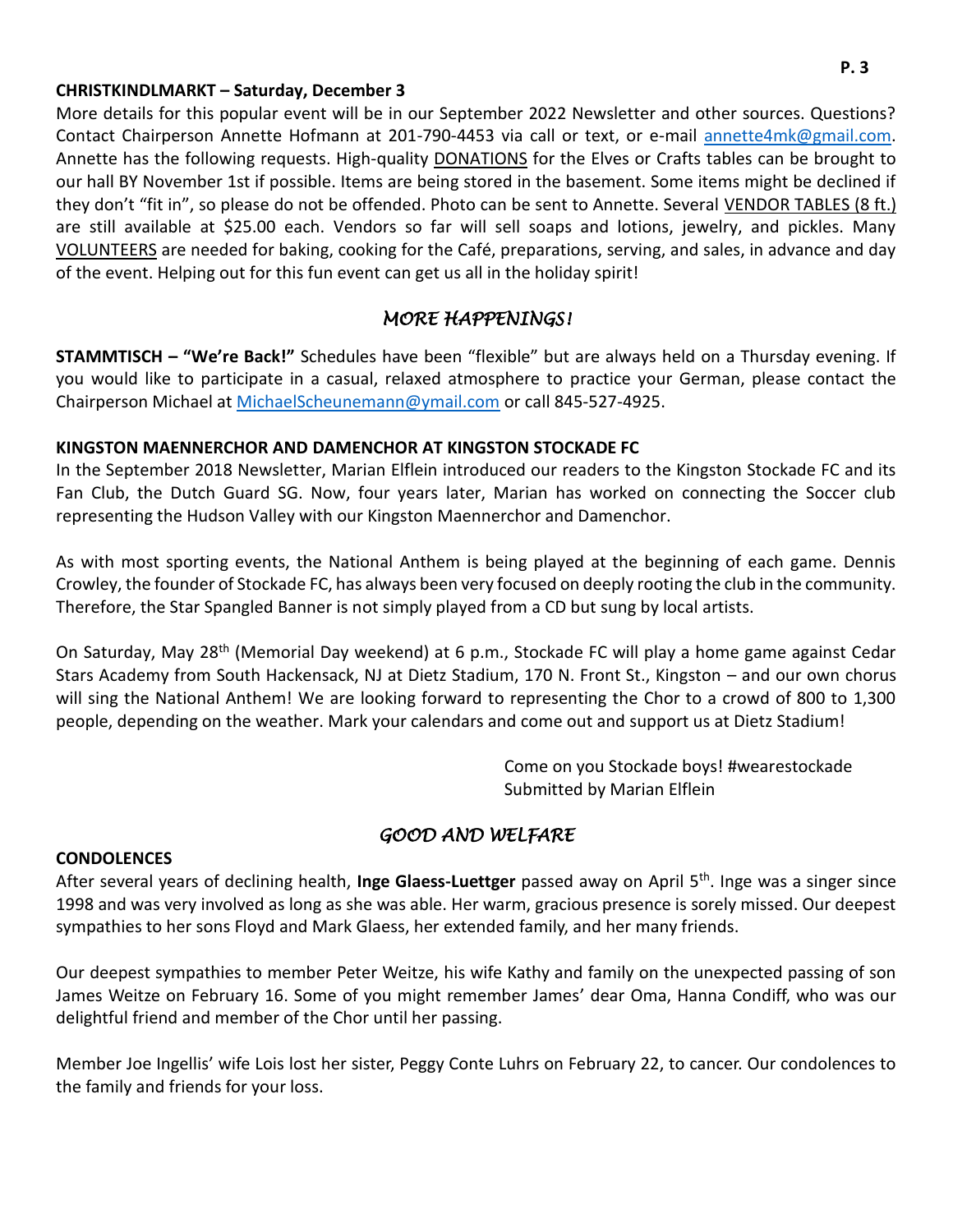#### **IN OUT THOUGHTS**

Too often Members and Friends of the Chor go through difficult times due to health concerns and sometimes due to isolation. Please send a card, make a phone call, or pay a visit. Special greetings and well wishes to **MEMBERS:** Carl Bell, Ed Brown, Charlotte Folkl, Jack Furman, Liz Hansen, Fred Planthaber (prayers for recovery), Bob Schneller, Tony Stegner, and Kurt Sulzbach. Some of our Members are recovering from various medical matters, but thankfully, we hear they are doing well and on the mend. They are: Maria Dijk-Pichelbauer, Hans and Hetty Gunderud, and Ruth Froehlich.

Special greetings to our **FRIENDS**, who are hopefully getting better or at least well-cared for: Annegrete Barnum, Vinci Bell, Lieselotte Hatesaul, Ragnhild Johnsen, Manny Kastner, Inge Martin, Hans Reck, Paul Weresynski, Vinnie Werling, and George Calabrese, former Director of Germania's chorus, who is on the mend.

## *MEMBERS' CORNER*

**Hildegard Edling** was recently asked an intriguing question perhaps one (or more) of our readers can answer. Do you have ancestors from Czeckeslovakia? If you do, please contact Hildegard at 845-757-5135.

After a long winter, it was great to see **Christa Scheitz** at the April business meeting. We had a little surprise celebration including a bouquet of spring flowers in honor of her 18 years as Recording Secretary. Danke!!!

**Marion Hohn** and her husband Hans had their 58<sup>th</sup> Wedding Anniversary on March 7<sup>th</sup>. They came down from the Catskill Mountains and their celebration included a visit to Adams Fairacre Farms' Annual Spring Flower Show where they enjoyed the beautiful displays and arrays of azaleas, lilacs, and more. They are the proud parents of Monika Pasquerello, Brigitte Watson, and Hans (Hansi) Hohn and seven grandchildren. Busy life!

On March 9<sup>th</sup>, **Bruce Wolf** celebrated his BIG SIX-0 at a surprise birthday party, surrounded by his family and friends that his family threw for him. Best wishes for many more, healthy, happy birthdays…..and parties!

Congratulations to member **Hans Gunderud**, who also belongs to the Sons of Norway Hudson Valley 3-432 Lodge. There is a great photo of Hans in the "Members in Action" section of their "Viking Magazine" March 2022 issue. Hans is making rosettes at the Lodge's November 2021 meeting and cookie exchange at their Elvedal Lodge outside Saugerties. Those rosettes look darn good.

Submitted by Hildegard Edling

## *INTRODUCING…..*

**Erin Hein** came to Kingston from Poughkeepsie in April 2021 and, after attending a few events at the Kingston Männerchor and Damenchor, she decided to join as a singer to become more involved in our organization. She loves music and is very musical. She plays the flute and acoustic guitar and has been active as a singer in choirs since childhood: in her church's children's choir, continuing to sing in her high school's choir, where she was the leader of an *a capella group* for a year.

Erin has German heritage on her father's side. His ancestors came from Germany generations ago. She is making an effort to learn German now. Most of Erin's family lives in Kingston and Poughkeepsie, and she has lots of cousins in this area.

Since October 2021, Erin has been a Bilingual Family Worker at the M. Clifford Miller Middle School in Lake Katrine. She is an English/ Spanish translator/ interpreter. As a Sanctuary City, Kingston has a large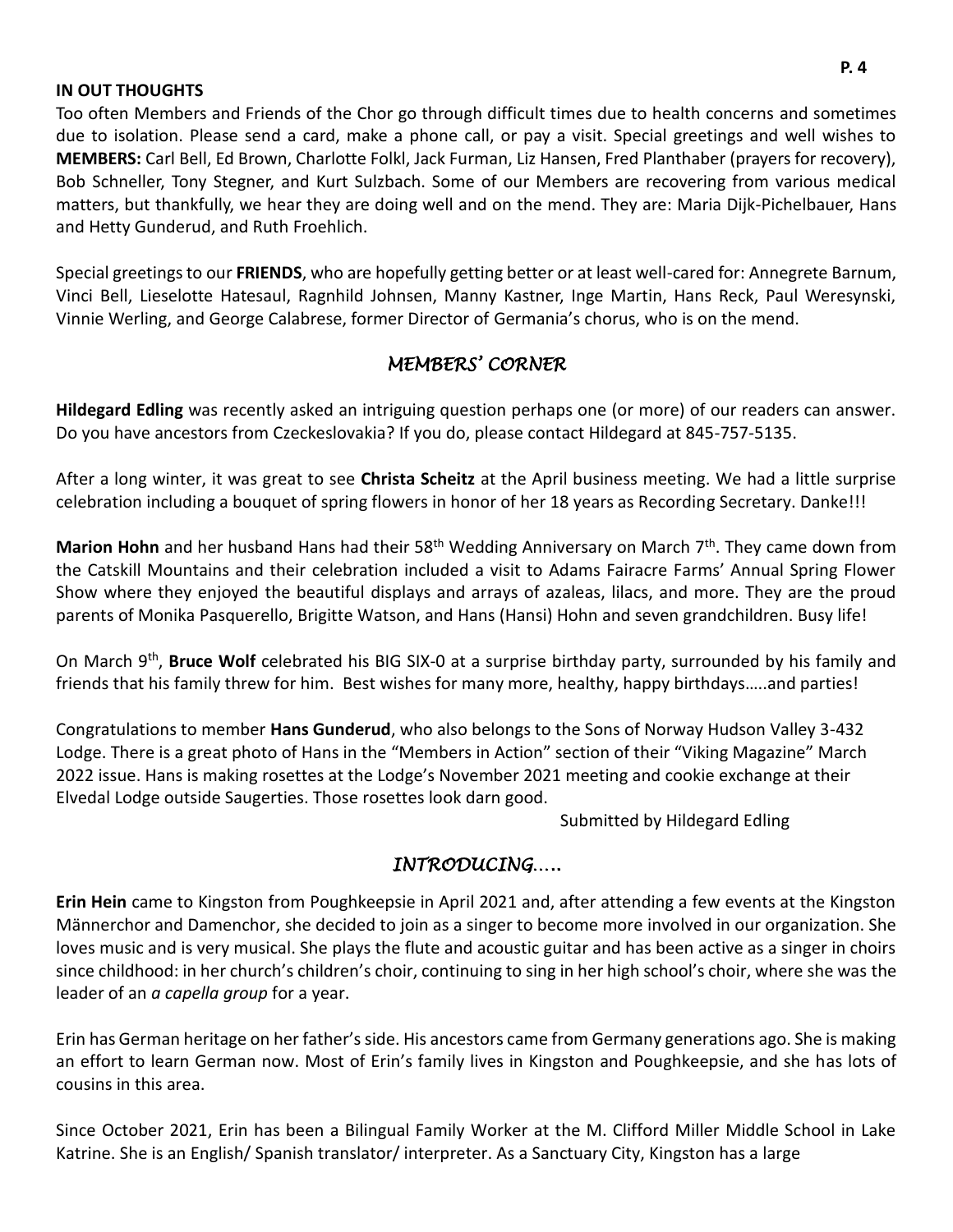Guatemalan population. Out of 816 students, 216 (or about 25%) are Hispanic or Latino speakers of Spanish. She helps them to adapt to their new environment and translates for the parents in PTA meetings.

Erin's family has a ten year old Beagle named Chloe. Erin's hobbies are hiking and camping, cooking and baking, including Russian Tea Cookies at Christmas time. I am certain that Erin's baking skills will be welcome for some of our Chor events.

Submitted by Edith Borchardt

Let me introduce you to **Doris (Kastner) Vogt**, a 45 year member of the Maennerchor. Doris was born at home in Sleightsburg and was raised there. She graduated from Kingston High School in 1948, attended beauty school in Newburgh, worked at Micky's Beauty Shop for 30 years, and had her own Dorie's Beauty Shop. On August 12, 1950 she married Walter Vogt, the beginning of a seventy-one year adventure. They had two sons, Steven and Paul. Doris now has four grandchildren and four great-grandchildren. Both of Doris' parents were members of the Maennerchor and her father joined when the Maennerchor was still in the Rondout section of Kingston. As an active member Doris sang soprano, served as Good & Welfare chairperson for many years, was Financial Secretary from 2004 to 2008 and cheerfully helped wherever needed.

Doris is an avid reader particularly of mysteries, historical fiction and biographies. She and Walter loved to travel. They were in Hawaii and Germany as well as on bus trips with the Maennerchor which took them to Maine and Canada.

She, along with fellow member Barbara Schlichting, became notorious at the Maennerchor for integrating business meetings! Yes, meetings were held in the main hall with men on one side and women on the other. One evening these "brave" ladies decided enough is enough and they sat with the men. I remember that meeting quite well and thinking "I'll join them next month" which is what I and a number of other women did. So much for that, gentlemen!

Thank you Doris for all you did over the years. You shared many recollections of your years at the Maennerchor and they will be shared in future newsletters. We continue to enjoy seeing you and wish you many joy-filled moments with your super family.

Submitted by Hildegard Edling

**Vivian Longto** is a Kingston native who loves her hometown. She married Joe Longto in 1945 and they had 43 good years together before he passed away in 1989. Although they had no children, Vivian has a devoted niece who stays in constant contact with her as well as a nephew who also stays in touch.

When she was 16 or 17 Vivian went to work at the Fuller Shirt Factory (a bit of Kingston history here). She began her very long career with the Kingston School District in 1950 where she worked in food service until full retirement in 2011 at the tender age of 85. She had semi-retired a bit earlier but needed to stay active so returned part time. This reporter recalls occasionally hearing Vivian say that she was going to work because one school or another needed cookies!!!

At age 96 Vivian is definitely the senior member of the Maennerchor. She joined the Maennerchor in 1988 and sang alto with the chorus up until the pandemic shut everything down. Her "buddy" John Bruening would pick her up and as soon as she came into the hall she'd ask "what can I do to help?" For many years she served as Liedermutter being responsible for the women's music - an archaic position which has since been dissolved. During that time and for a number of years afterwards, she was a valuable delegate to the NYS Saengerbund Music Committee meetings. Vivian also co-directed the Kinderchor (children's chorus) we had a number of years ago assisting with both music and German language.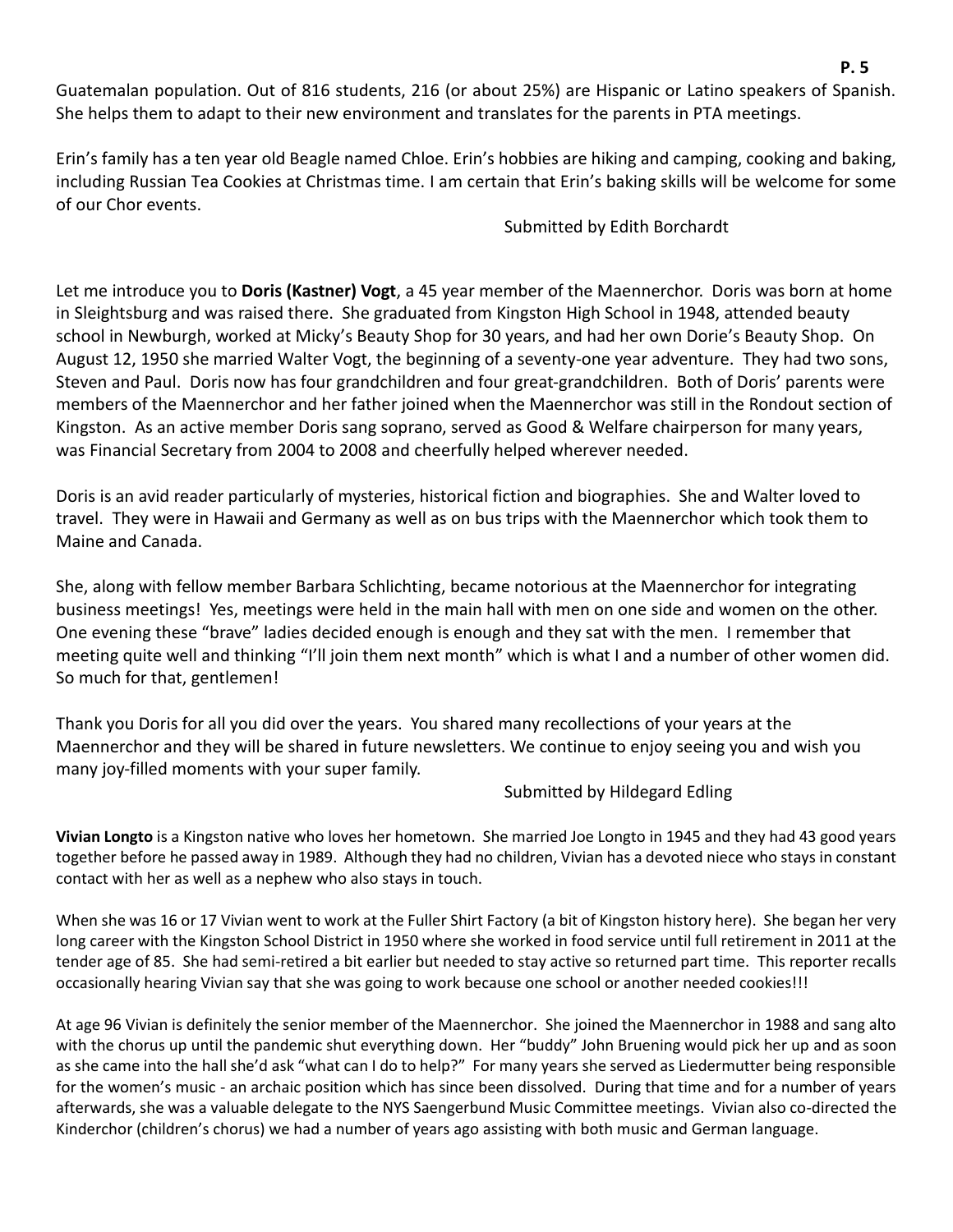If you ever have the chance to chat with Vivian about her life and work experiences, be sure to spend the time with her. She is a wealth of information about Kingston life during her young growing up years and a great sense of humor to go along with it. Thank you, Vivian, for all those memories.

## Submitted by Hildegard Edling

**Jack Straub** was born in the Bronx but his family relocated to Boiceville, where he grew up and graduated from Onteora High School. After four years of service in the United States Navy, he returned to Ulster County and settled in Kingston where he met his bride-to-be. For over 25 years, Jack and wife Liz owned and operated the Delaware Deli in downtown Kingston.

Jack was first introduced to the Maennerchor as a guest on a "Thirsty Thursday". He "found a home" and became a supporting member on October 13, 2021. He is willing to help out when and how he can.

## Submitted by Annemarie Harms

# *SCHOLARSHIP AWARDS 2022*

The Scholarship Committee is very pleased to announce this year's two highly qualified winners for Music Scholarships: Excellence in Choral Singing and Individual Performance.

**Elizabeth Culp (Red Hook High School)** has quite an impressive music résumé, participating in the Red Hook High School Concert Choir and Area All State Mixed and Treble Choirs with Solo Vocals in 2019 and 2020. She found her passion for vocal performance through German *Lieder* and sang "*Vergebliches Ständchen*" by Schumann as an All State NYSSMA. She is impressed with the depth and range of emotion German art songs convey. Schubert's "*Gretchen am Spinnrade*" taught her a lot about the strength and versatility of her voice. She admires Schubert's brilliance in "*Erlkönig*" and "*Winterreise*," and performed "*Der Hirt auf dem Felsen*" with some friends in April 2022. Although Elizabeth has been accepted by Swarthmore College and Amherst College, she hopes to attend Wesleyan University in Middletown, CT next year because of its strong music department. She will also take private lessons wherever she will be in order to further develop her voice and will continue to explore German music.

**Anna Adams**, our first applicant from **New Paltz High School**, has belonged to All County Chorus since elementary school and the Vassar College Choir since 7th grade. She has participated in NYSSMA all the years when it was possible (except for the last two years of COVID). She enjoys singing songs in other languages, like Spanish and Hebrew, and has sung *Lieder* (art songs) in German ("*Bist Du bei mir*") and Latin, overcoming the difficulty of learning a foreign language at the same time as coming to terms with difficult melodies. Every language is a different experience for her. She sang her first solo in French, "*Après un Rêve*," at the All State NYSSMA (New York State School Music Association) and got into Area All State with that song. Anna will be attending Western Connecticut State University, majoring in Music Education and hoping to motivate her students to learn foreign languages through music.

> Submitted by Edith Borchardt, Scholarship Committee Chairperson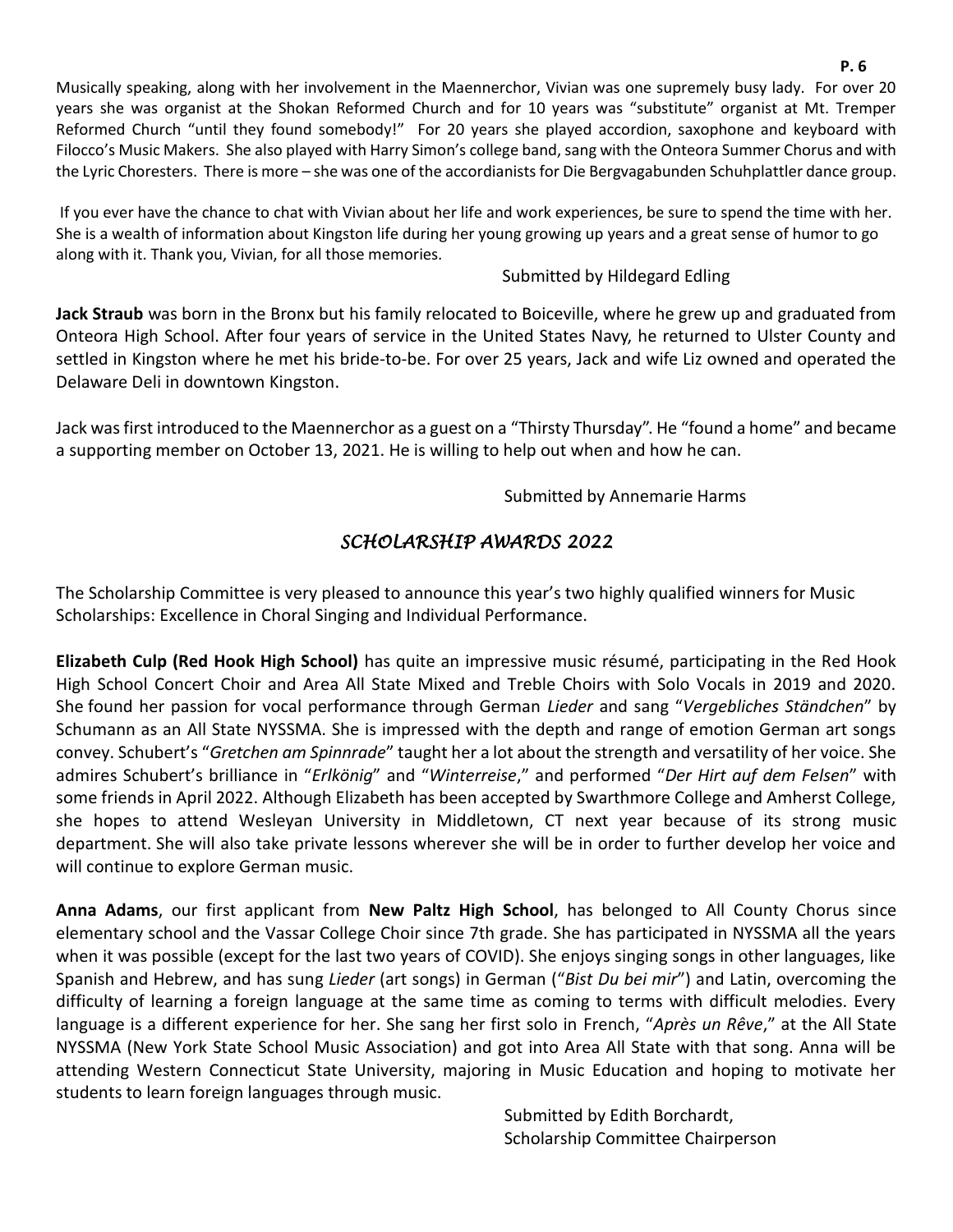## *PRESIDENT'S EDITORIAL*

After six months, the saga of our plumbing issues has hopefully found an end. The reason for three plumber's visits and about \$2,000 in plumbing bills? Paper towels being flushed down the toilets. Please, do NOT under any circumstances flush anything other than toilet paper and human waste down the toilets. The profits of two events have literally gone down the drain. Thing about all the hours of hard work by our members being wasted on something that was completely avoidable. I cannot begin to describe how angry this makes me. Please, be more aware of the consequences of your actions!

Sincerely, Marin Elflein

## *FINANCIAL SECRETARY*

**DUES ARE DUE! REMINDER –** Annual dues are payable **BY JUNE 30** every year or your membership is discontinued for non-payment. If this happens, you can request Reinstatement of Membership and pay full dues at that time. Effective as of January 2022, most membership categories are \$45.00 per member. Students pay half, at \$22.50. Junior singers or workers under eighteen do not pay dues. Please address dues payment envelopes to my attention. If you do not want to continue your membership, just let me know. Of course, you are always welcome to participate at the many events the Maennerchor has.

Members can request a copy of the Membership and Birthday lists. Just let me know.

To be a **SPONSOR for MEMBERSHIP**, a member should request an Application for Membership form from any Board member. The applicant completes the form which is then given to the Financial Secretary. The applicant must attend two business meetings, preferably with the Sponsor in attendance. After the first meeting, a Trustee will conduct a brief meeting before the second meeting, at which time a vote for the candidate's membership is taken. If unable to attend the monthly business meetings, the Executive Board can consider using the Exception clause per the By-Laws.

Membership to the Kingston Maennerchor and Damenchor is open to anyone who supports the purposes of our organization. Our mission is the preservation and promotion of German culture, heritage and tradition through music and song. It is not necessary for a candidate to be of German descent.

Please contact me with any questions concerning membership. I am often at the KMD hall, or leave a clear message with your name and phone number on my phone 845-336-7440, or e-mail me at [catskillanniesez@gmail.com.](mailto:catskillanniesez@gmail.com)

Annemarie Harms, Financial Secretary

# *~~~~~ TO ALL OF THE NEWSLETTER DONORS ~~~~~*

THANK YOU – DANKE SCHOEN - for helping defray the costs of our Newsletters. This is greatly appreciated. Members: Vivian Longto, Christa Scheitz, Fred Trodler, and Anonymous (from two parties). Friends: Rosemarie Kleuker, and Eric Lorenz.

# >>>>>>>>>>\*<<<<<<<<<<

*"The future depends on what we do in the present."* ~ Mahatma Gandhi